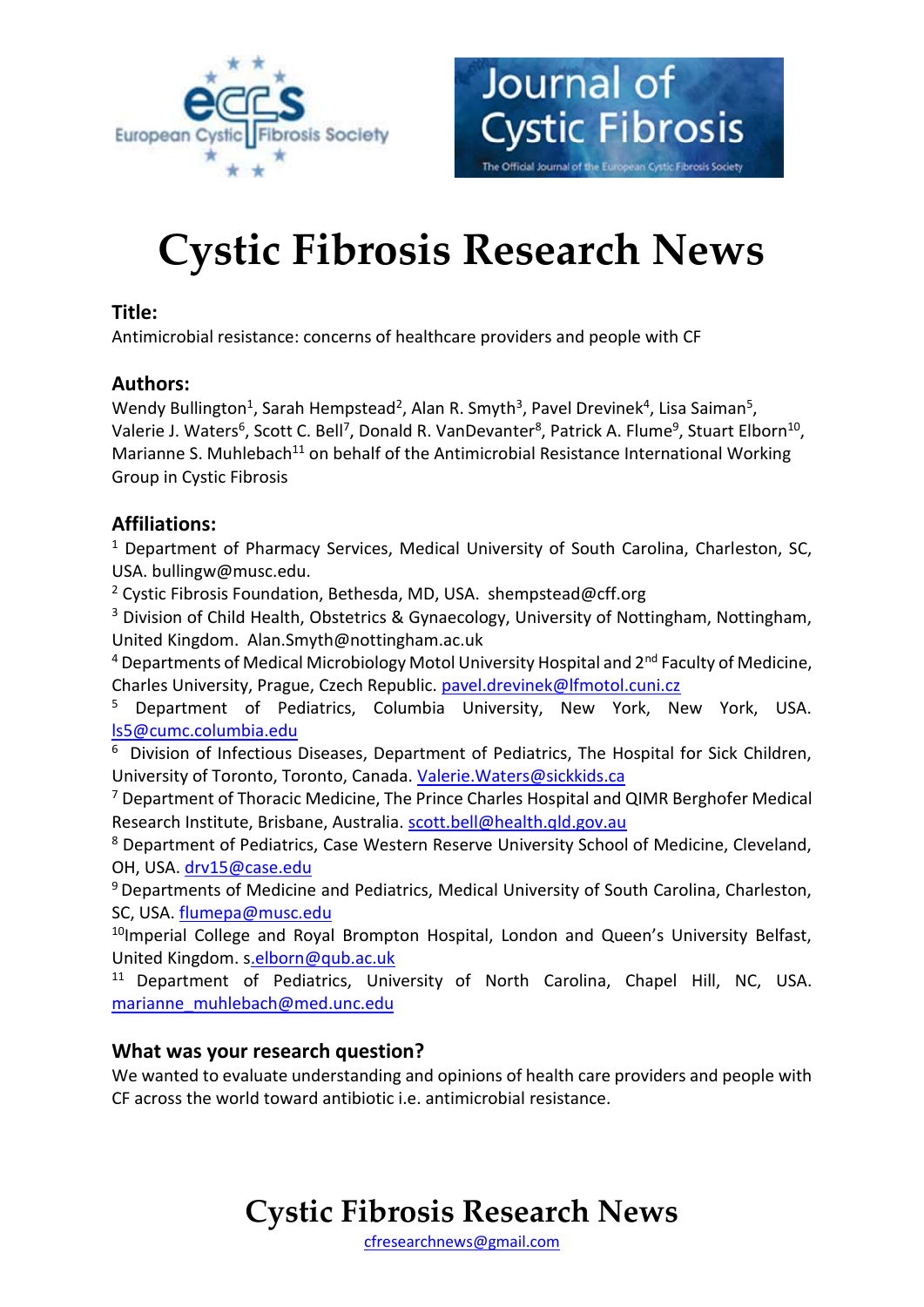



Journal of

**Cystic Fibrosis** 

The Official Journal of the European Cystic Fibrosis Society

#### **Why is this important?**

People with CF often have chronic bacterial lung infections that require treatment with antibiotics. Repeated, prolonged and/or chronic treatments with antibiotics can increase the risk of resistance to these antibiotics. Resistance is defined as "the inability of antibiotics to effectively inhibit the growth of or kill a given microorganism" and contributes to how well antibiotics work. Knowing how providers and patients think about this topic will help us to provide appropriate education for the CF community.

#### **What did you do?**

We surveyed CF healthcare providers and people with CF (or their families) across the world using an online survey that was distributed by national CF organisations. This survey covered the following content topics: 1) knowledge of antibiotic resistance 2) consequences of antibiotic resistance 3) concerns about antibiotic resistance 4) type of information they would like to know about antibiotic resistance 5) where they would like to get that information from. We also asked healthcare providers about hospital antibiotic management programs.

#### **What did you find?**

Surveys were completed by 443 healthcare providers and 464 patients from 30 countries. More than half of respondents in each group said they were "very concerned" about antibiotic resistance. They shared concerns about risk factors (frequent antibiotics use; either intravenous or by mouth) and the most concerning bacteria to develop resistance (*Pseudomonas* and *Burkholderia*). They also rated consequences of antibiotic resistance such as affecting choice of antibiotics and life expectancy. We found that many healthcare providers felt they educated CF patients and families on antibiotic resistance, but only half of patients and families remember their healthcare team having this conversation.

#### **What does this mean and reasons for caution?**

Healthcare providers and patients with CF agree on the importance, risk factors for and consequences of antibiotic resistance in CF. This high level of agreement in understanding and concern will help future education. The difference in healthcare providers stating they discuss resistance with their patients and the patients not recalling those conversations highlights that providers may need to provide information more consistently, frequently or use alternate approaches.

Although there were a large number of survey respondents, it is important to caution that those who responded may know more about resistance than others within the community.

**Cystic Fibrosis Research News**

[cfresearchnews@gmail.com](mailto:cfresearchnews@gmail.com)